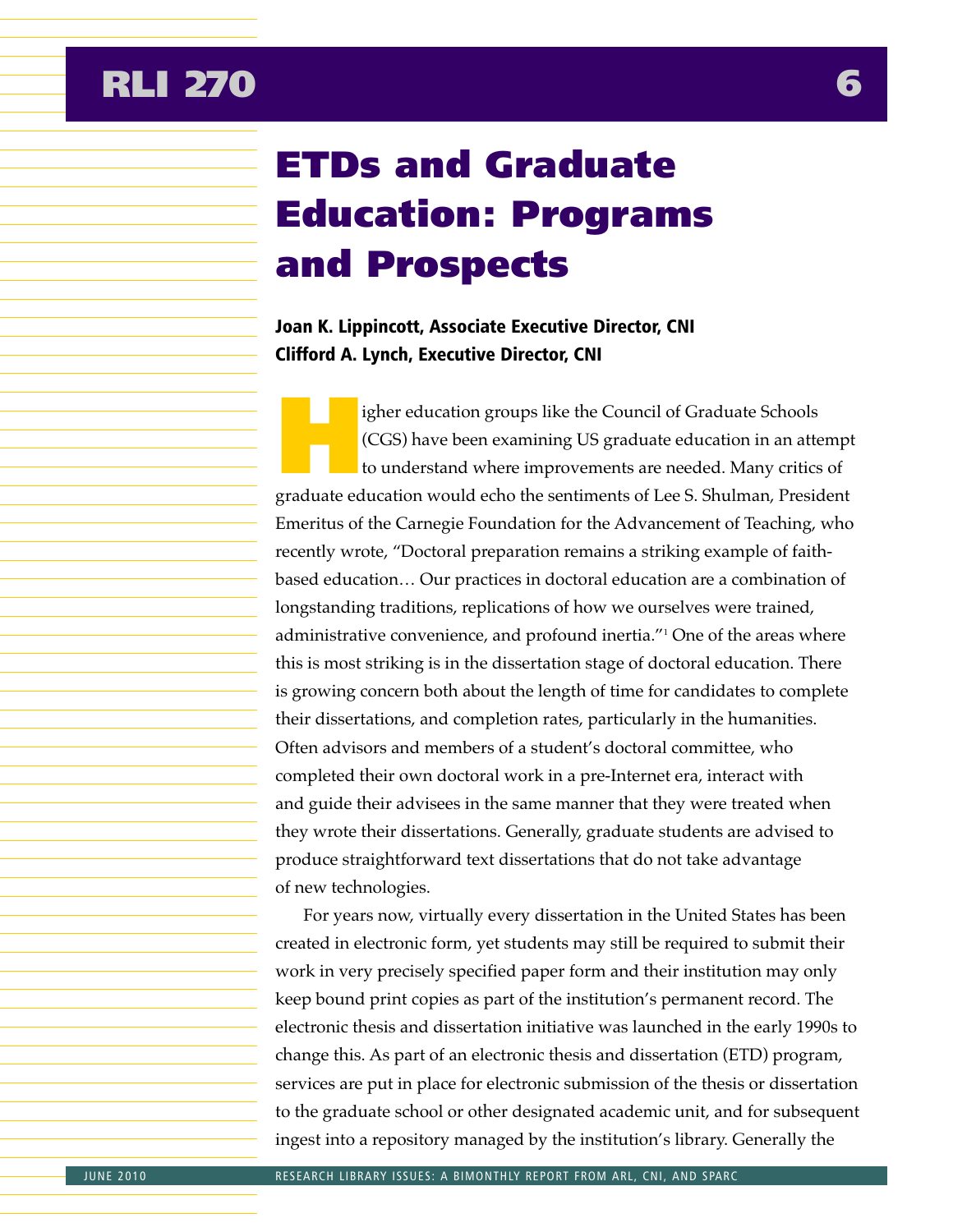institution has articulated a set of processes (including the documentation of approvals) and standards specifically for ETDs.<sup>2</sup> At a few schools we are seeing elements of an ETD program being approached at a system or consortial, rather than institutional, level.

### Brief History of ETD Development

Beginning in the early 1990s, the Coalition for Networked Information (CNI) has been active in the ETD movement. Working with Virginia Tech, University Microfilms (now Proquest/UMI Dissertation Publishing, a unit of Gale Cengage Learning), and the Council of Graduate Schools, CNI co-hosted one of the first ETD conferences in 1993 in order to explore the potential of electronic theses and dissertations as new forms of scholarly communication and as drivers for the development of digital libraries. Digital theses and dissertations offered pragmatic examples that could help advance work on the architectures, standards, access, and preservation issues in digital libraries. In addition, ETDs provided a potential opportunity for broader culture change by introducing faculty and graduate students (future faculty) to authoring, design, and reviewing issues in innovative scholarly content that employed images, sound, datasets and databases, interactive software components, and other enrichments to traditional, primarily linear text. Since that time, work has been ongoing within the ETD community at both an institutional and cross-institutional level to develop tools, standards, best practices, and instructional and support strategies.

In parallel, Proquest/UMI Dissertation Publishing, which has been in the business of distribution of microfilm and print copies of dissertations since 1938, has evolved its services to keep pace with the developments in digital libraries and access to content on the Internet. Proquest will ingest electronic theses and dissertations directly from authors or will provide a service to digitize print dissertations. They continue to make copies available, by fee or subscription, to individuals and institutions, and also provide authors an option to pay for open access publishing, which enables any user to have free access to the content. In addition, they provide preservation microfilming services and offer digital preservation; they serve as the Library of Congress's official offsite repository for digital dissertations. Many institutions use Proquest as part of their ETD digital-archiving strategy; some continue to use Proquest as the primary platform for their ETD programs.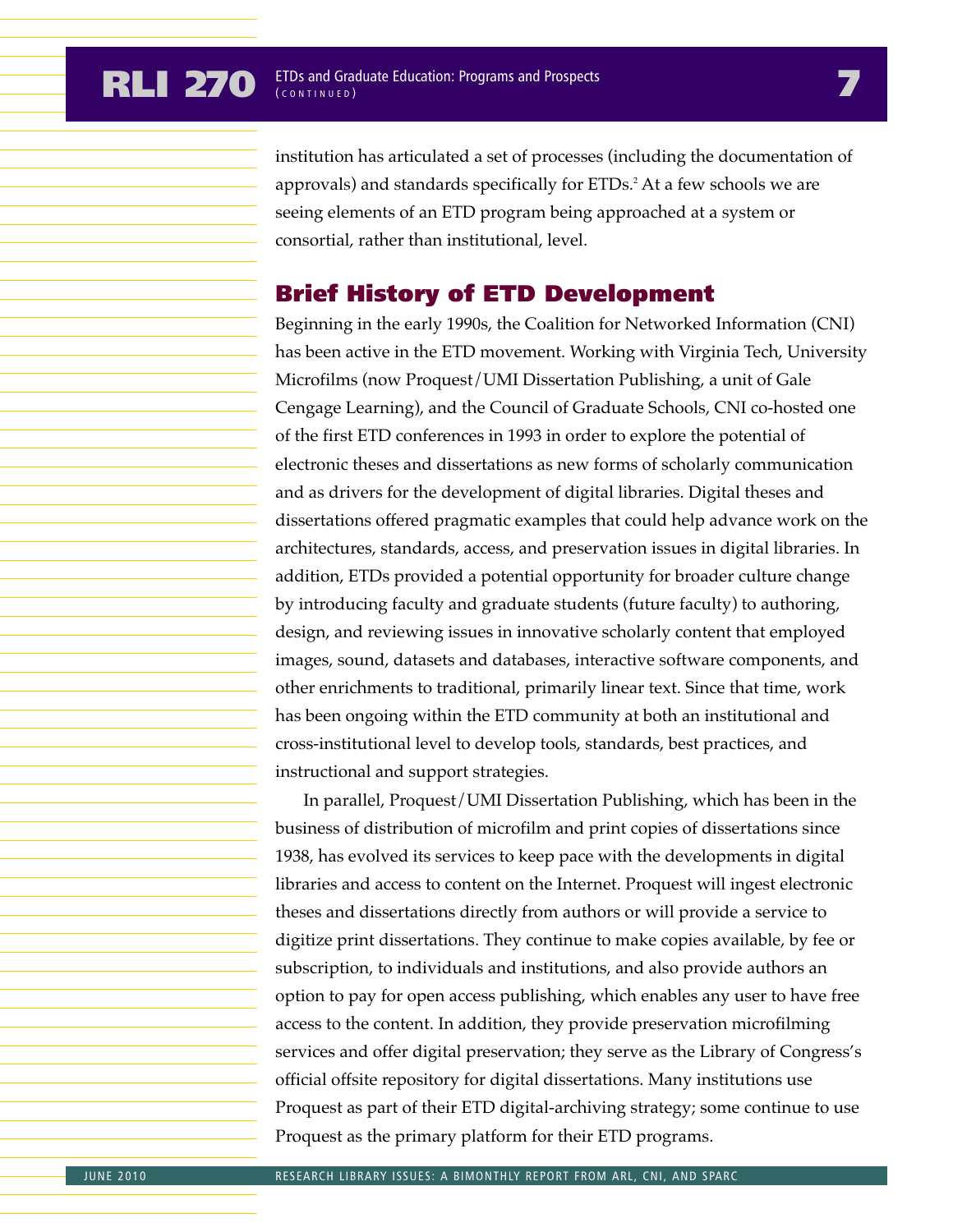# CNI's ETD Survey

While much of the earliest discussion of ETDs was centered in the United States, the concept has gained considerable global uptake. As well as numerous institutional adoptions of ETDs worldwide, some countries have established national-level ETD policies and strategies. As a founding and active member of the Networked Digital Library of Theses and Dissertations (NDLTD) organization, CNI has been involved in these developments on a continuing basis. At NDLTD annual conferences, individuals representing universities and other groups come together to discuss developments related to ETDs. By the 2007 conference, it was apparent that some countries, for example Australia and the Netherlands, were making great strides in implementing national ETD programs.3 In the US, due at least in part to our highly decentralized system of higher education, some institutions had moved quickly and aggressively, while others continued to debate the pros and cons of such a program. At CNI, we wanted to better understand the state of progress of implementation of ETD programs in US universities and colleges and also wanted to learn what factors were facilitating or inhibiting ETD adoption. We were also eager to gain insight into whether ETD programs were being treated as a way to simply manage paper dissertations by other means (much like the situation today with scientific journal articles, which are distributed and stored digitally, but still conform very close to the historical printed articles in terms of content and organization). We developed a survey to collect data to better understand the state of ETD deployment in US universities and colleges.4 The survey was sent to one institutional representative from each CNI higher education member; often this was the library director or the head of digital library programs. The results of the survey may be biased due to this factor—while many ETD programs are collaborations among the library, the Graduate School, and other units, our responses came predominantly from the library community.

The US higher education members of CNI (a subset of the membership) were asked to complete the survey in spring 2008, and responses were received from 88 (62%) of the 142 institutions contacted. Of respondents, 64 (73%) reported that they had instituted an ETD program and an additional 5 institutions stated that they were planning such a program. Note that for the remainder of this article, the percentages given pertain to the institutions that have implemented ETD programs, not to the total number of survey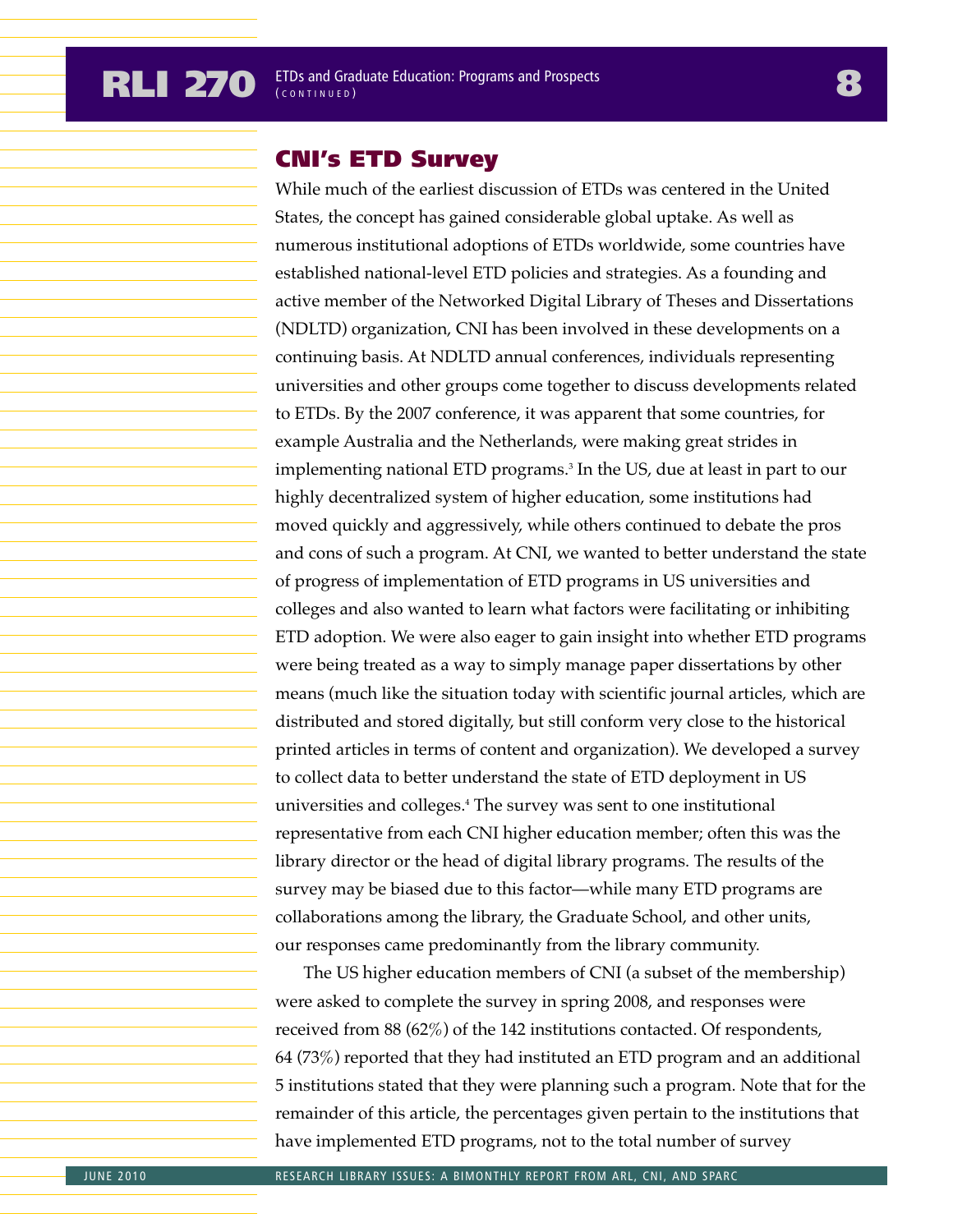respondents. Most institutions reported that the library, not the faculty or academic administration, took the lead in developing electronic thesis and dissertation (ETD) programs at their institution, although in many institutions it was a collaborative initiative, often also involving the graduate school administration. This in itself suggests that grassroots demand for the greater authoring flexibility of the digital media arising from graduate students and their faculty dissertation committees has not played an overwhelming role in advancing ETD adoption. In 43% of the institutions, the ETD program was mandatory for both doctoral and masters students, an additional 10% stated that submission of an ETD was mandatory only for doctoral students, and around 14% stated that it was mandatory only for students of specific colleges or departments.

# ETD Repositories

An essential library contribution to the implementation of ETD programs has been the provision of repository services that can store, provide access to, and preserve electronic theses and dissertations. This can be done through locally developed systems, through consortially developed systems, or through agreements with commercial firms. Around 89% of institutions reported that ETDs were a part of their institutional or consortial repository holdings. Many libraries consider that the institutional repository serves both as the basis of the access strategy and at least a component of the preservation strategy for theses and dissertations. In our survey, institutions could chose multiple answers for how they manage preservation of ETDs: 69% reported that they preserve them in an institutional or consortial repository, 47% replied that they relied on Proquest to preserve a digital copy, and 5% reported using LOCKSS. Clearly, some institutions are using multiple strategies for preservation.

As open access content in repositories, ETDs are indexed by major search engines and thus readily discovered via Web searches (as well as more specialized catalogs); the full text is available worldwide without fee. Some institutions implementing ETD programs have reported massive levels of use (thousands, or even tens of thousands of downloads) from around the globe. In the past, printed dissertations and theses had more restricted visibility and accessibility, via interlibrary loan (other than theses and dissertations in one's home institution) and via commercial services, notably Proquest.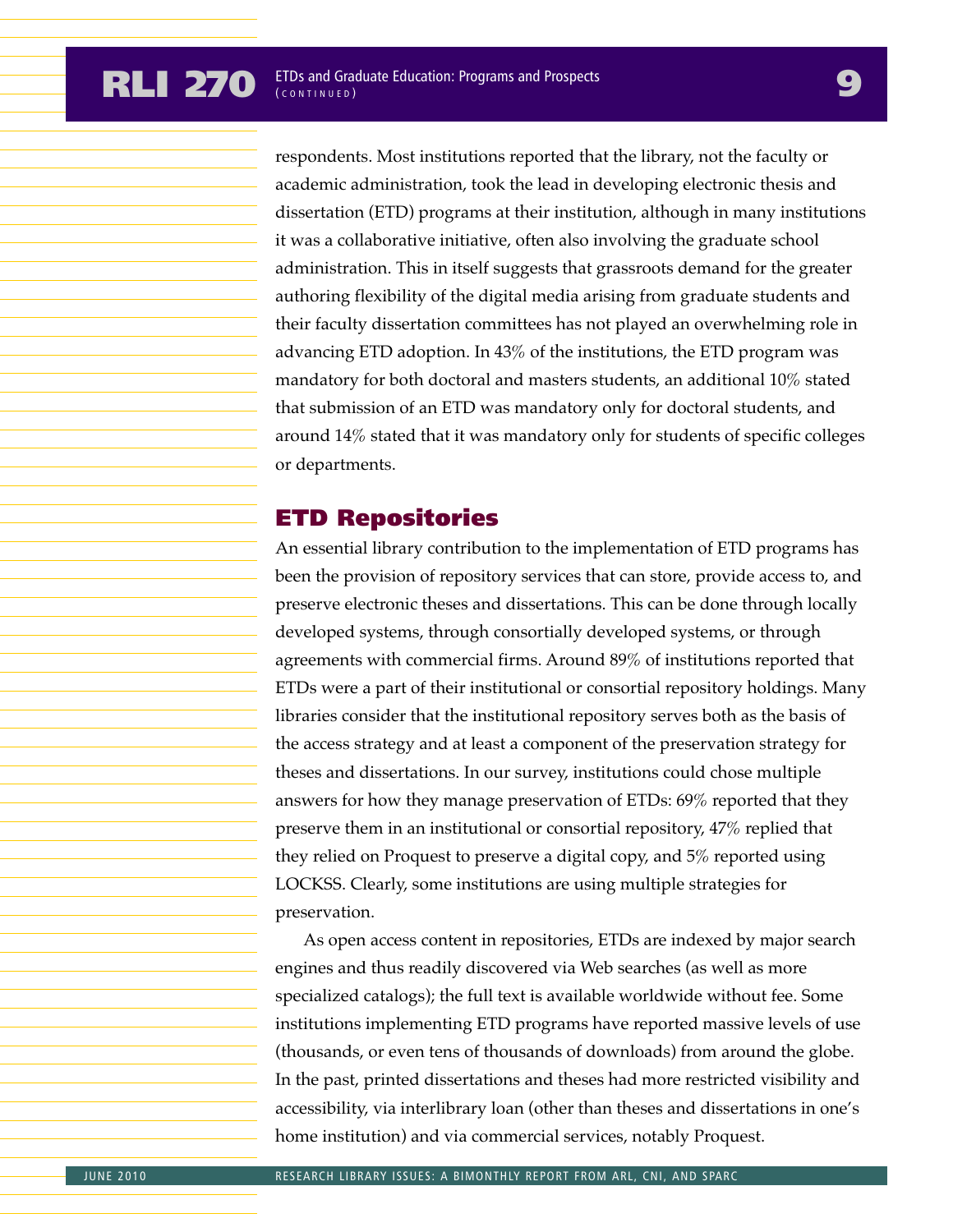### Embargoes of ETDs

The broad availability of theses and dissertations in electronic form has raised concerns among a small number of sectors of the academy. Some graduate students have been warned by their advisors or threatened by publishers that if they allow open access to their work, it will preclude future publication of the content in certain journals or as a monograph. The key issue is that certain publishers consider that openly accessible theses and dissertations constitute publication. Disappointingly, the most prominent and vocal of these publishers seem to be primarily scholarly and professional societies, where one might hope for greater alignment with the broad interests of the academy. Charles B. Lowry notes that the level of concern about ETDs in repositories is often related to a fairly small number of specific disciplines, and that limitedperiod embargo policies, that keep the ETD from public view for a specified period of time, will often address those concerns.5 In our survey, 87% of the institutions had a policy allowing students to request a limited-time embargo, and 10% had a policy allowing students to request a permanent embargo.

This "prior publication" issue is one that has impacted the adoption of ETD programs in the US. In the CNI survey, we asked, "In discussions among stakeholders on campus, what is your perception of the issues that **discouraged** implementation of an ETD program at your institution?" Respondents were asked to answer this question whether or not they had already implemented an institutional ETD program. Respondents could choose more than one concern, and most of them did. It is interesting to note that institutions that have already implemented an ETD program expressed more concerns by faculty and students over the prior publication issue than institutions without an ETD program. Presumably those concerns were addressed at least in part by policies such as embargo periods, and this helps to explain the high rate of availability of this option among institutions that have implemented an ETD program. Concerns about adequate technical support and general disinterest in change received the aggregate highest total of responses (somewhat important and important) for institutions without ETD programs. The results are displayed in Table 1 below.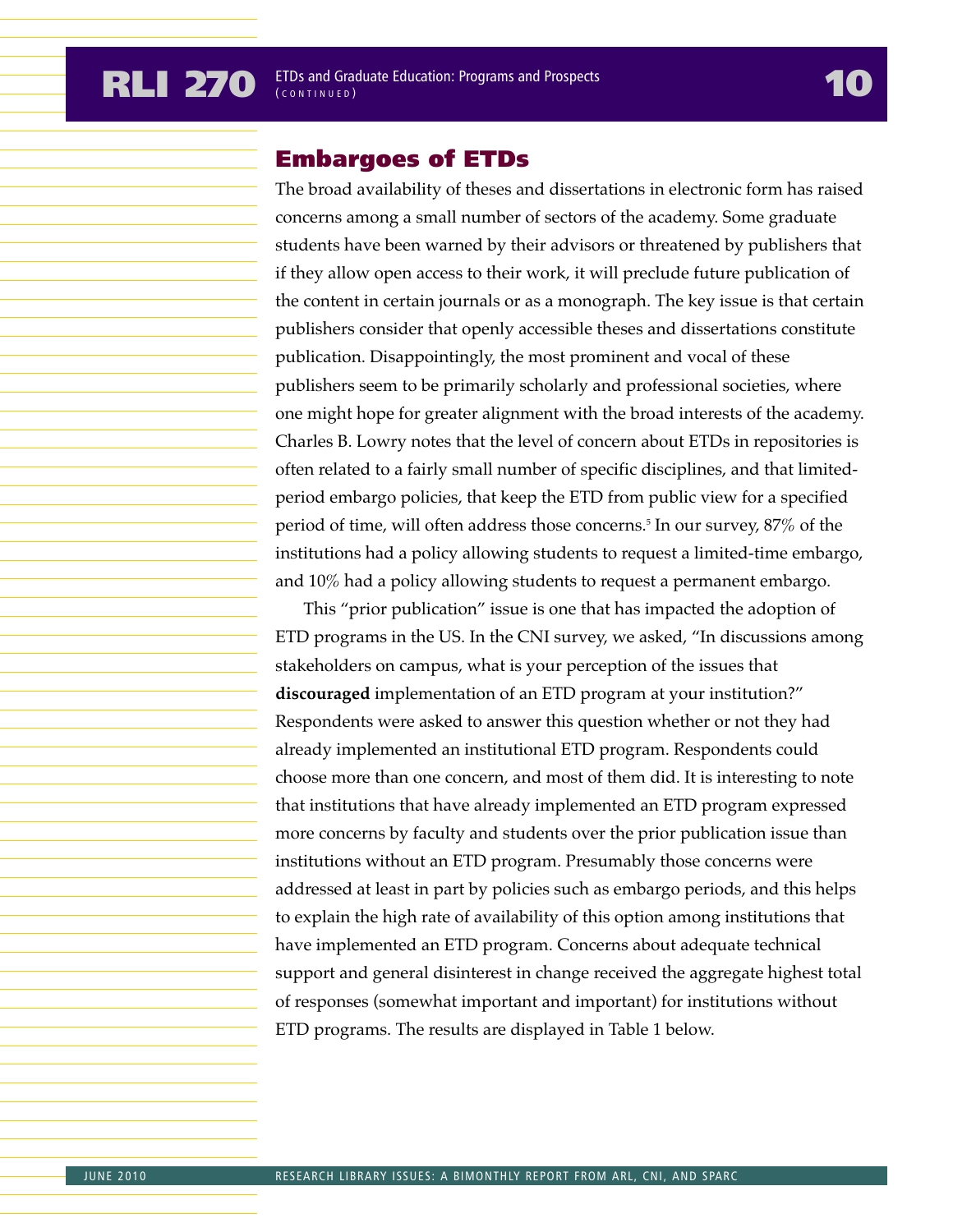|                                                                                               | <b>Institutions with</b><br>an ETD Program |           | <b>Institutions without</b><br>an ETD Program |           |
|-----------------------------------------------------------------------------------------------|--------------------------------------------|-----------|-----------------------------------------------|-----------|
|                                                                                               | Somewhat<br>Important                      | Important | Somewhat<br>Important                         | Important |
| Concerns by faculty about public access<br>to ETDs limiting future publication opportunities  | 41%                                        | 30%       | 35%                                           | 15%       |
| Concerns by students about public access<br>to ETDs limiting future publication opportunities | 42%                                        | 20%       | 30%                                           | 15%       |
| Lack of consensus about embargo policies                                                      | 35%                                        | 8%        | 40%                                           | 5%        |
| Concerns about adequate technical support                                                     | 26%                                        | 17%       | 20%                                           | 35%       |
| Concerns about additional technical skills<br>needed by students or staff                     | 27%                                        | 12%       | 30%                                           | 15%       |
| Concerns about potential additional costs<br>to students or institution                       | 25%                                        | 6%        | 30%                                           | 15%       |
| Concerns about digital preservation                                                           | 32%                                        | 17%       | 35%                                           | 10%       |
| General disinterest in change                                                                 | 38%                                        | 15%       | 35%                                           | 20%       |

#### Table 1. Selected results from 2008 survey of US CNI higher education members

The embargo issue is multi-faceted. Generally, publisher demands are for limited-period embargos, which in our view are shortsighted and worthy of opposition. However, their stance is at least to some extent understandable, though it certainly attests to a low level of confidence that the publisher adds any value through its contributions and thus seems particularly surprising in the area of humanistic monographs, where there is typically a vast difference between a published monograph and the dissertation upon which the monograph is ultimately based. And there are other sensible reasons for temporary embargoes, notably to allow for patent filings.

It is interesting to briefly examine some of the justifications that are raised for very long-term (e.g., duration of copyright) or permanent embargo from public access. These primarily revolve around two concerns. The first one is the protection of exchanges between the author and a publisher (either for reputation in the case of a scholarly publication, or perhaps even for real financial gain in the case of something like a work of fiction or poetry produced for a creative writing program).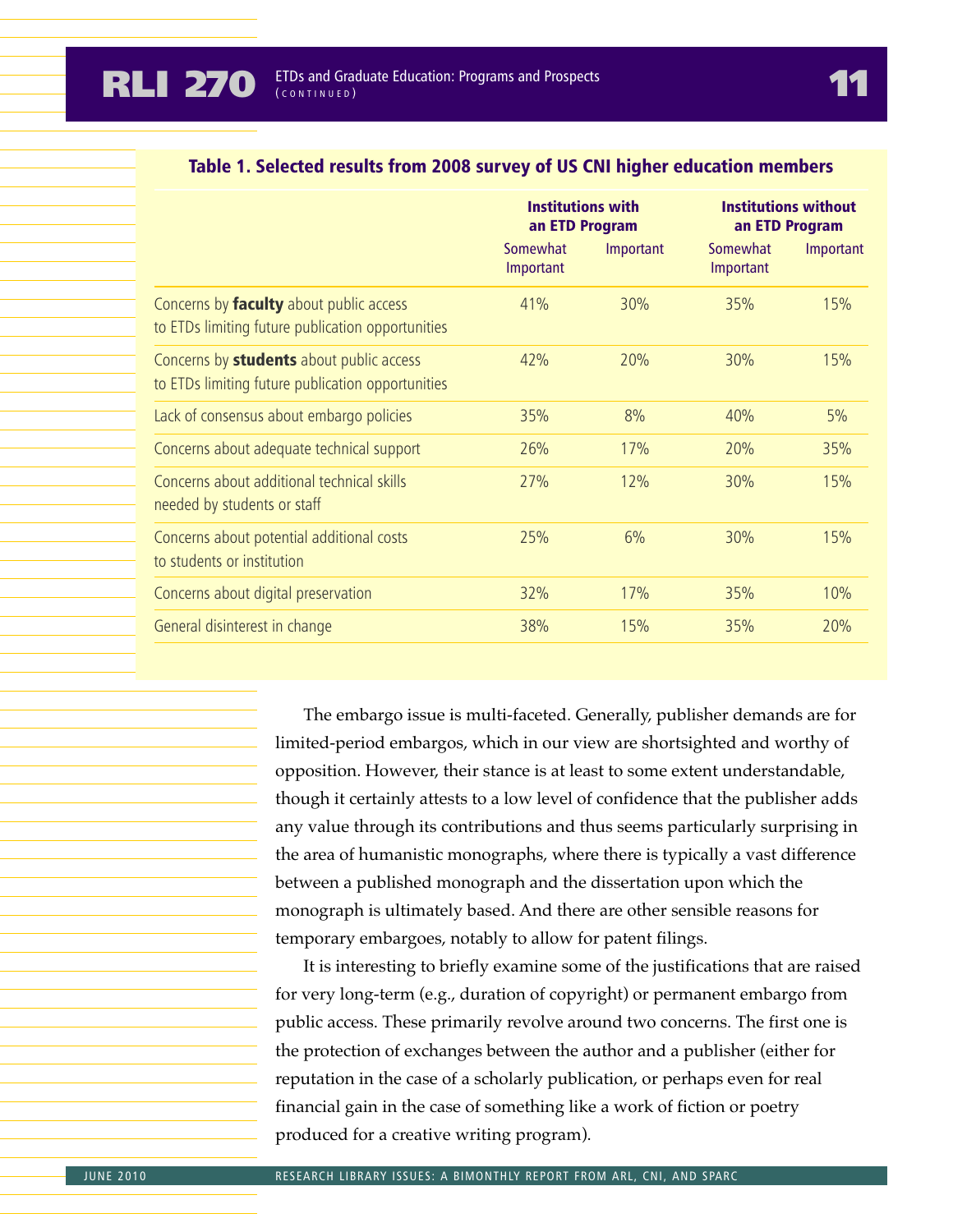A second, less discussed concern is that, by making visible through public access on the Internet copyrighted material owned by others and reproduced in the thesis or dissertation, this will create copyright infringement liability. In essence, the hope is that if the dissertation is "locked up" no one will notice, or at least no one will care about potential copyright infringement, but if the material is easily located (say via a search engine) the author and/or the institution might have to defend an infringement lawsuit by claiming fair use. Or, the author might have to spend time (and perhaps money) clearing permissions for uses that exceed fair use as part of the thesis-writing process, creating an additional workload—if, indeed, they can clear the permissions at all. Often these kinds of questions have not been explored in traditional printed theses (though they sometimes come up as part of the process of moving from thesis to monograph), and both graduate students and the faculty advising them have little expertise in this area. Libraries are increasingly establishing services to assist faculty and student authors with understanding and addressing these types of intellectual property concerns. Note also that there are some particularly problematic issues that arise in the performing arts, where there may be issues about clearing rights of public performance of a dance work, a play, or a musical piece if open access to theses is required.

Long-term or permanent embargoes rise to the level of institutional policy: should institutions permit degrees to be awarded on the basis of work that is not made public, or that is made public only in the most limited of ways (by allowing physical inspection of a printed copy at the institution)? This is a fruitful area for community consideration both at the institutional and disciplinary level.

### Non-Text Formats in ETDs

As discussed earlier, we were interested in gauging the extent to which institutions allowed various non-textual formats within ETDs. These formats could include images, sound files, videos, databases, simulations, data sets, and other items. We found that 43% of the institutions surveyed permit students to submit some types of non-text formats that are institutionally defined and enumerated, as part of an ETD. 32% allow students to submit materials in arbitrary and unconstrained formats. There is an interesting connection here between institutional preservation strategies and the digital formats that are accepted, and it parallels the situation for institutional repositories broadly: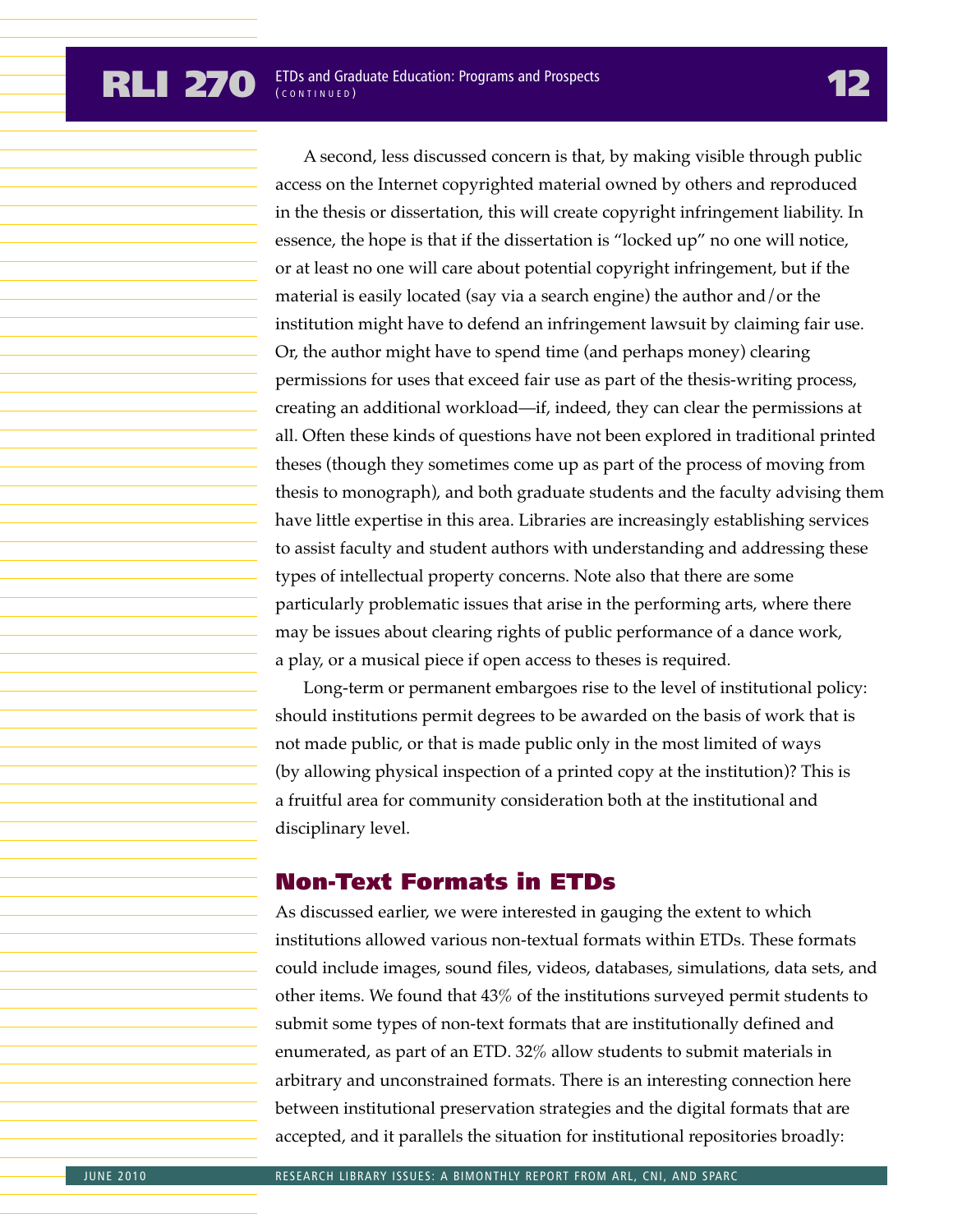the more extensive and diverse the set of formats accepted, the less likely that the repository will be able to offer services beyond bit-level preservation for most of the formats across time.

What we don't know (and this is a place where data would be valuable) is how many authors take advantage of these opportunities to include non-textual materials at institutions that permit this. We do know that less than a third of respondents noted that the ability to include non-text features was an important issue that encouraged implementation of an ETD program in their institution. One might speculate that this reflects the publication practices of many faculty, who continue to generate their work largely in text formats. Or, it is possible that our students need additional support, for example from the library and information technology professionals on campus, to fully exploit relevant technologies that could enhance their scholarly work. It is also possible that since librarians were the predominant group completing this survey, they may not be directly aware of the importance of the inclusion of non-text materials to various departments in their institution. At its annual conference, NDLTD gives awards to graduate students who have authored innovative ETDs, and examples of the types of materials used by these students can be seen in their work, linked from the NDLTD Web site.<sup>6</sup>

#### Needs of Graduate Students

Many university libraries are making a renewed effort to provide services and technology-rich spaces for graduate students. Institutions such as New York University, University of Minnesota, and University of Washington have studied graduate student needs for library and information services using a variety of techniques.7 The kinds of support that graduate students desire are likely to vary by institution and by discipline. Each institution should have mechanisms in place to gather needs-assessment data, and it would be useful to better understand what specific needs students have at the thesis or dissertation stage. Note that an institutional policy decision about the unacceptability of long-term embargoes may well play an important role in shaping these needs, particularly with regard to advice about copyrighted materials. E-research is also giving rise to new demands for help. While students often include appendices with survey instruments and tables of data, the large volume of data associated with e-research methodologies has not generally been included as part of the dissertation. One institution becoming active in this area is Oregon State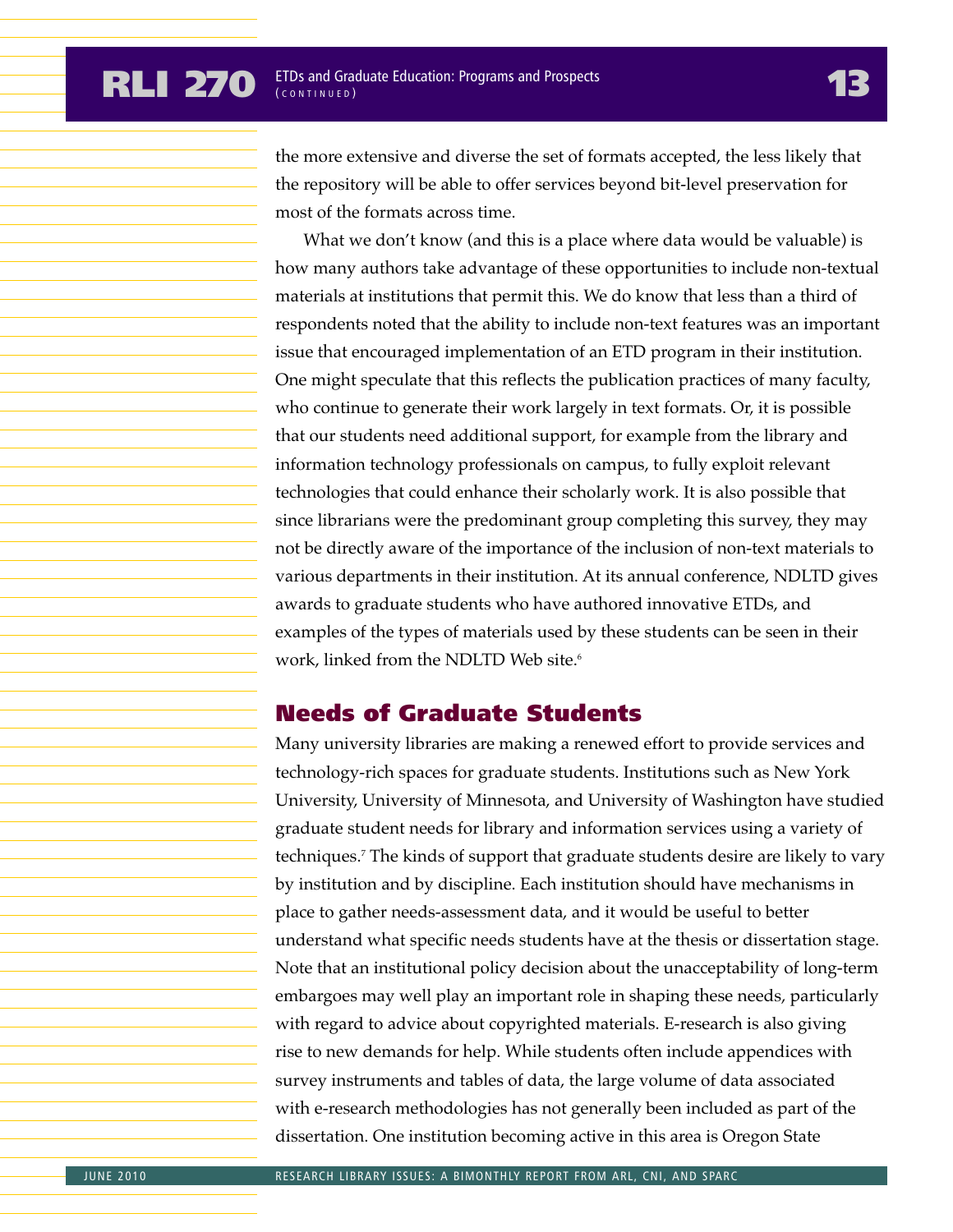#### **RLI 270 ETDs and Graduate Education: Programs and Prospects** ( CONTINUED )

University, which is working with selected departments in the sciences on the processes and requirements for including large data sets associated with dissertations into the institution's digital repository.

A recent publication from the Council of Graduate Schools, *PhD Completion Project: Policies and Practices to Promote Student Success,* has identified a number of areas where institutions can work to enhance the graduate student experience and the completion rate of graduate degrees.<sup>8</sup> For example, students' program environment can be enhanced through development of a network of support and outreach, interdisciplinary interactions (academic and social), and informal social activities. The curricular process can be enhanced by writing programs, a dissertation retreat / boot camp, and a collaborative doctoral student writing room. Unfortunately, the recent CGS report does not mention the library's role in supporting these kinds of activities (or, indeed, even to note some of the areas such as intellectual property advising where libraries are particularly well positioned to help), but clearly the library does have much to contribute.

Libraries are already developing collaborative spaces and targeting some of those for graduate students. Some information commons incorporate access to the campus writing center, and programs could be developed to specifically address the needs of thesis and dissertation writers. Libraries could play a role in hosting interdisciplinary events and could participate in dissertation retreats, focusing on the literature review, intellectual property issues, citationmanagement software, formatting the dissertation, and incorporating nontextual materials. Libraries can also advise students on e-research issues, providing information on best practices, development of metadata and documentation of workflows, and implications for access and preservation.

The traditional view of library participation in ETD programs has focused on their role in providing repository services. However, libraries can play a broader role in graduate education. While arranging for the institutional repository services and providing access to and preservation of ETDs is essential, there are many additional services that libraries can provide that directly assist students as they plan and write a dissertation. Such services can enhance students' dissertation experience and aid the institution by supporting students in the completion of their dissertation work.